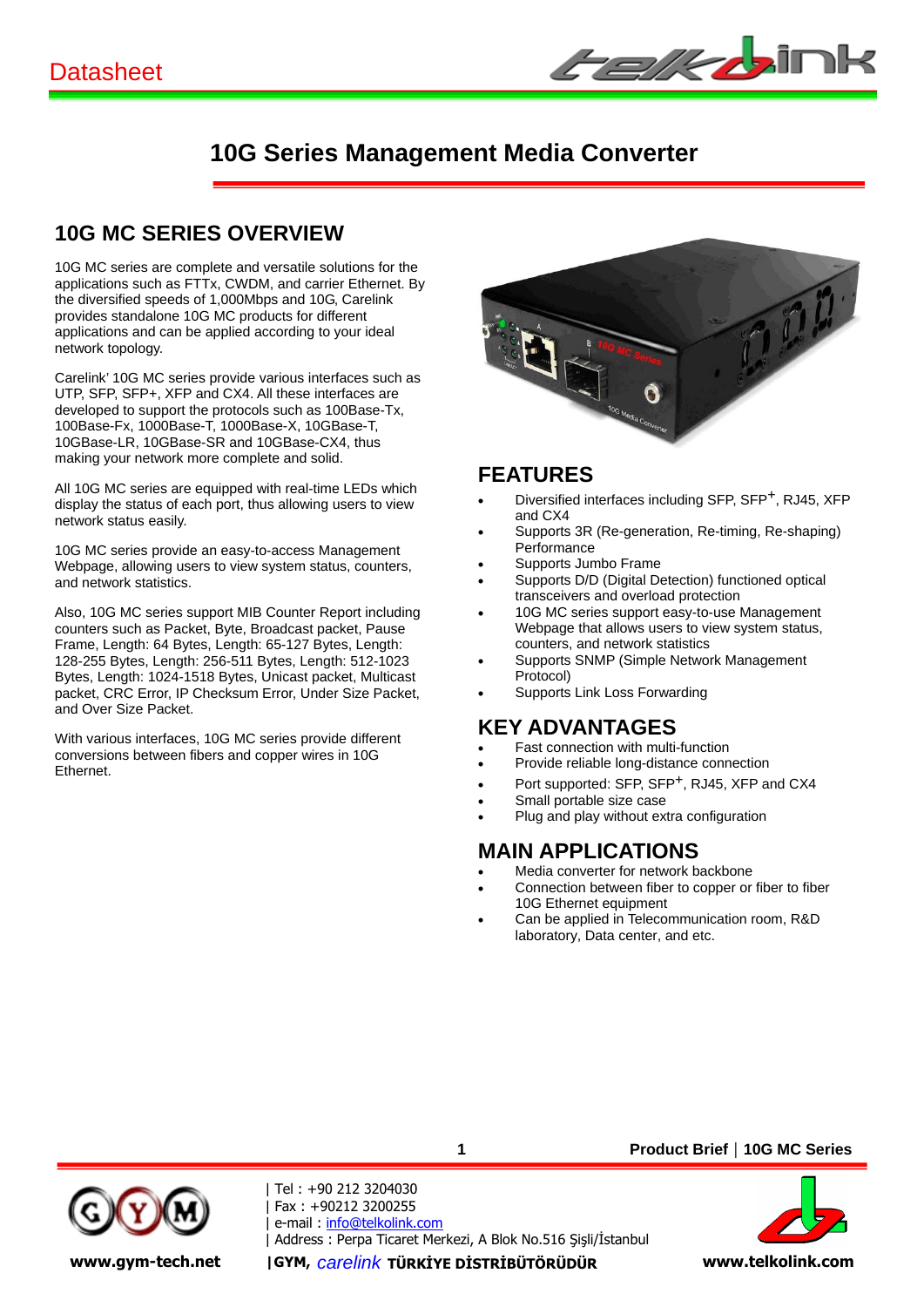

### **10G MC SERIES SPECIFICATION**

| <b>Model</b>                                                                                                    |        |                                                              |                          |                                                       |                                         |                          |                                       |  |  |  |
|-----------------------------------------------------------------------------------------------------------------|--------|--------------------------------------------------------------|--------------------------|-------------------------------------------------------|-----------------------------------------|--------------------------|---------------------------------------|--|--|--|
| Media Converter                                                                                                 |        | CL-MC-SFP+2                                                  | CL-MC-XSFP+              | CL-MC-SFP+                                            | CL-MC-CX4                               | <b>CL-MC-XFP 2</b>       | <b>CL-MC-XFP</b>                      |  |  |  |
| <b>Interface Ports</b>                                                                                          |        |                                                              |                          |                                                       |                                         |                          |                                       |  |  |  |
| Interface                                                                                                       | Port A | SFP <sup>+</sup>                                             | SFP <sup>+</sup>         | <b>RJ45</b>                                           | CX4                                     | <b>XFP</b>               | <b>RJ45</b>                           |  |  |  |
|                                                                                                                 | Port B | SFP <sup>+</sup>                                             | <b>XFP</b>               | SFP <sup>+</sup>                                      | SFP <sup>+</sup>                        | <b>XFP</b>               | <b>XFP</b>                            |  |  |  |
| <b>Transfer Rate</b>                                                                                            |        | 10G                                                          | 10G                      | 10G                                                   | 10G                                     | 10G                      | 10G                                   |  |  |  |
| <b>Ethernet Mode</b>                                                                                            |        | 10GBase-LR<br>10GBase-SR                                     | 10GBase-LR<br>10GBase-SR | 10GBase-LR<br>10GBase-SR<br>10GBase-T                 | 10GBase-LR<br>10GBase-SR<br>10GBase-CX4 | 10GBase-LR<br>10GBase-SR | 10GBase-T<br>10GBase-LR<br>10GBase-SR |  |  |  |
| <b>Jumbo Frame</b><br>9KB                                                                                       |        |                                                              |                          |                                                       |                                         |                          |                                       |  |  |  |
| <b>System Control</b> *                                                                                         |        |                                                              |                          |                                                       |                                         |                          |                                       |  |  |  |
| > Transceiver Power ON/OFF<br>System Control > Selectable Auto/Force Media Type<br>> System Upgrade (F/W, FPGA) |        |                                                              |                          | > Link Connection Mode: Slave/Segment<br>> Loopback * |                                         |                          |                                       |  |  |  |
| <b>Device Status Report</b>                                                                                     |        |                                                              |                          |                                                       |                                         |                          |                                       |  |  |  |
| <b>Status Report</b>                                                                                            |        | $\triangleright$ Information<br>$\triangleright$ Link Status |                          | > Module Detection<br>> Fiber Module Detection        |                                         |                          |                                       |  |  |  |
|                                                                                                                 |        | > Temperature Detection                                      |                          | $\triangleright$ Transceiver overloading              |                                         |                          |                                       |  |  |  |
| <b>MIB Counter Report *</b>                                                                                     |        |                                                              |                          |                                                       |                                         |                          |                                       |  |  |  |
|                                                                                                                 |        | $\triangleright$ Packet                                      |                          | $\triangleright$ Byte                                 |                                         |                          |                                       |  |  |  |
|                                                                                                                 |        | $\triangleright$ Broadcast packet                            |                          | > Pause Frame                                         |                                         |                          |                                       |  |  |  |
|                                                                                                                 |        | $\triangleright$ Length: 64 Bytes                            |                          | $\triangleright$ Length: 65-127 Bytes                 |                                         |                          |                                       |  |  |  |
| <b>Counter Report</b>                                                                                           |        | $\triangleright$ Length: 128-255 Bytes                       |                          |                                                       | $\triangleright$ Length: 256-511 Bytes  |                          |                                       |  |  |  |
|                                                                                                                 |        | > Length: 512-1023 Bytes                                     |                          | $\triangleright$ Length: 1024-1518 Bytes              |                                         |                          |                                       |  |  |  |
|                                                                                                                 |        | > Unicast packet<br>$\triangleright$ CRC Error               |                          | $\triangleright$ Multicast packet                     |                                         |                          |                                       |  |  |  |
|                                                                                                                 |        | > Under size packet                                          |                          | > IP Checksum Error *<br>> Over size packet           |                                         |                          |                                       |  |  |  |
| <b>Hardware</b>                                                                                                 |        |                                                              |                          |                                                       |                                         |                          |                                       |  |  |  |
| <b>Temperature</b>                                                                                              |        | > Operating: 0°C ~ 40°C (32°F ~ 104°F)                       |                          |                                                       | ≻ Storage: 0°C ~ 50°C (32°F ~ 122°F)    |                          |                                       |  |  |  |
| <b>Humidity</b><br>(non-condensing)                                                                             |        | $\triangleright$ Operating: 0% ~ 85% RH                      |                          | $\triangleright$ Storage: 0% ~ 85% RH                 |                                         |                          |                                       |  |  |  |
| <b>Dimension</b>                                                                                                |        |                                                              |                          | 147 mm x 89 mm x 28 mm                                |                                         |                          |                                       |  |  |  |



i

| Tel : +90 212 3204030 | Fax : +90212 3200255 | e-mail : <u>info@telkolink.com</u> | Address : Perpa Ticaret Merkezi, A Blok No.516 Şişli/Istanbul

**2**

**Product Brief**|**10G MC Series**

**www.gym-tech.net** |GYM, carelink TÜRKİYE DİSTRİBÜTÖRÜDÜR **www.telkolink.com** 

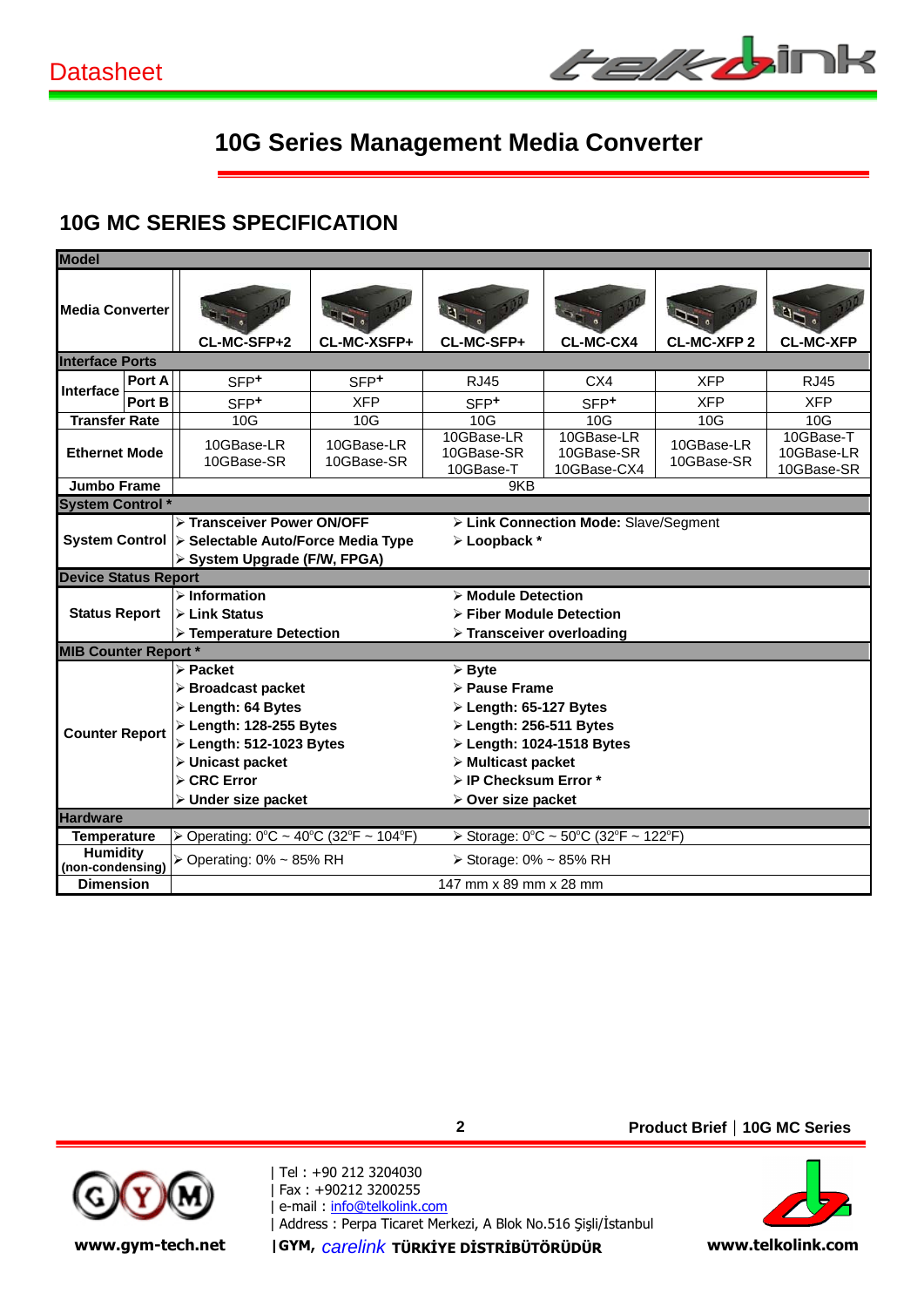

# **MANAGEMENT WEBPAGE**

10G MC series are embedded with a Management Webpage, and can be accessed by connecting 10G MC's **Management Port** to the network which your PC is connected to, as shown in the figure down below.

10G MC's Management Webpage allows users to configure test parameters, access counters, make system settings and upgrade system firmware.



#### **RELATED PRODUCTS**  *10G SFP+ / OC192 / STM-64/10 Gigabit Ethernet ( RoHS)*

| <b>Part Number</b>    | <b>Wavelength</b> | <b>Distance</b> | <b>TX Power</b> | <b>RX Sens</b> | Temp        | <b>Monitor</b> |
|-----------------------|-------------------|-----------------|-----------------|----------------|-------------|----------------|
| <b>CL-SFP+-SR 550</b> | 850 (DFB)         | 300M            | $-7 \sim -1$    | $-10^{-}$      | 0 to 70 Yes |                |
| $CL-SFP+-LR$ 10       | 1310 (DFB)        | 10KM            | $-6 - +0.5$     | -14.4          | 0 to 70 Yes |                |
| CL-SFP+-ER 40         | 1550 (DFB)        | 40KM            | $-6 - +5$       | -18            | 0 to 70 Yes |                |
| $CL-SFP+-ZR 80$       | 1550 (DFB)        | 80KM            | $-3 - +2$       | -24            | 0 to 70 Yes |                |

#### *10G BIDI SFP+ / OC192 / STM-64/10 Gigabit Ethernet ( RoHS)*

| <b>Part Number</b> | <b>Wavelength</b> | <b>Distance</b> | <b>TX Power</b> | <b>RX Sens</b> | Temp    | <b>Monitor</b> |
|--------------------|-------------------|-----------------|-----------------|----------------|---------|----------------|
| CL-SFP+-10-27      | 1270/1330         | 10KM            | $-5 - 0$        | $< -14$        | 0 to 70 | Yes            |
| CL-SFP+-10-33      | 1330/1270         | 10KM            | $-5 - 0$        | $< -14$        | 0 to 70 | Yes            |
| CL-SFP+-20-27      | 1270/1330         | 20KM            | $-2 - +3$       | $< -14$        | 0 to 70 | Yes            |
| CL-SFP+-20-33      | 1330/1270         | 20KM            | $-2 - +3$       | $< -14$        | 0 to 70 | Yes            |
| CL-SFP+-40-27      | 1270/1330         | 40KM            | $+1$ ~ $+5$     | $< -15$        | 0 to 70 | Yes            |
| CL-SFP+-40-33      | 1330/1270         | 40KM            | $+1$ ~ $+5$     | $< -15$        | 0 to 70 | Yes            |

#### *10G CWDM SFP+ / OC192 / STM-64/10 Gigabit Ethernet ( RoHS)*

| <b>Part Number</b> | Wavelength |      | Distance TX Power RX Sens Temp |             |             | <b>Monitor</b>                |
|--------------------|------------|------|--------------------------------|-------------|-------------|-------------------------------|
| CL-SFP+40-CXX      | 1470~1610  | 40KM | $-0.5 - +3$                    | $\leq$ 14.5 | 0 to 70 Yes |                               |
| CL-SFP+80-CXX      | 1470~1610  | 80KM | $0 - +4$                       | $2 - 25$    | 0 to 70 Yes |                               |
|                    |            |      |                                |             |             | Product Brief   10G MC Series |



ı

| Tel : +90 212 3204030 | Fax : +90212 3200255 | e-mail: info@telkolink.com | Address : Perpa Ticaret Merkezi, A Blok No.516 Şişli/İstanbul



**www.gym-tech.net |GYM, carelink TÜRKİYE DİSTRİBÜTÖRÜDÜR www.telkolink.com**